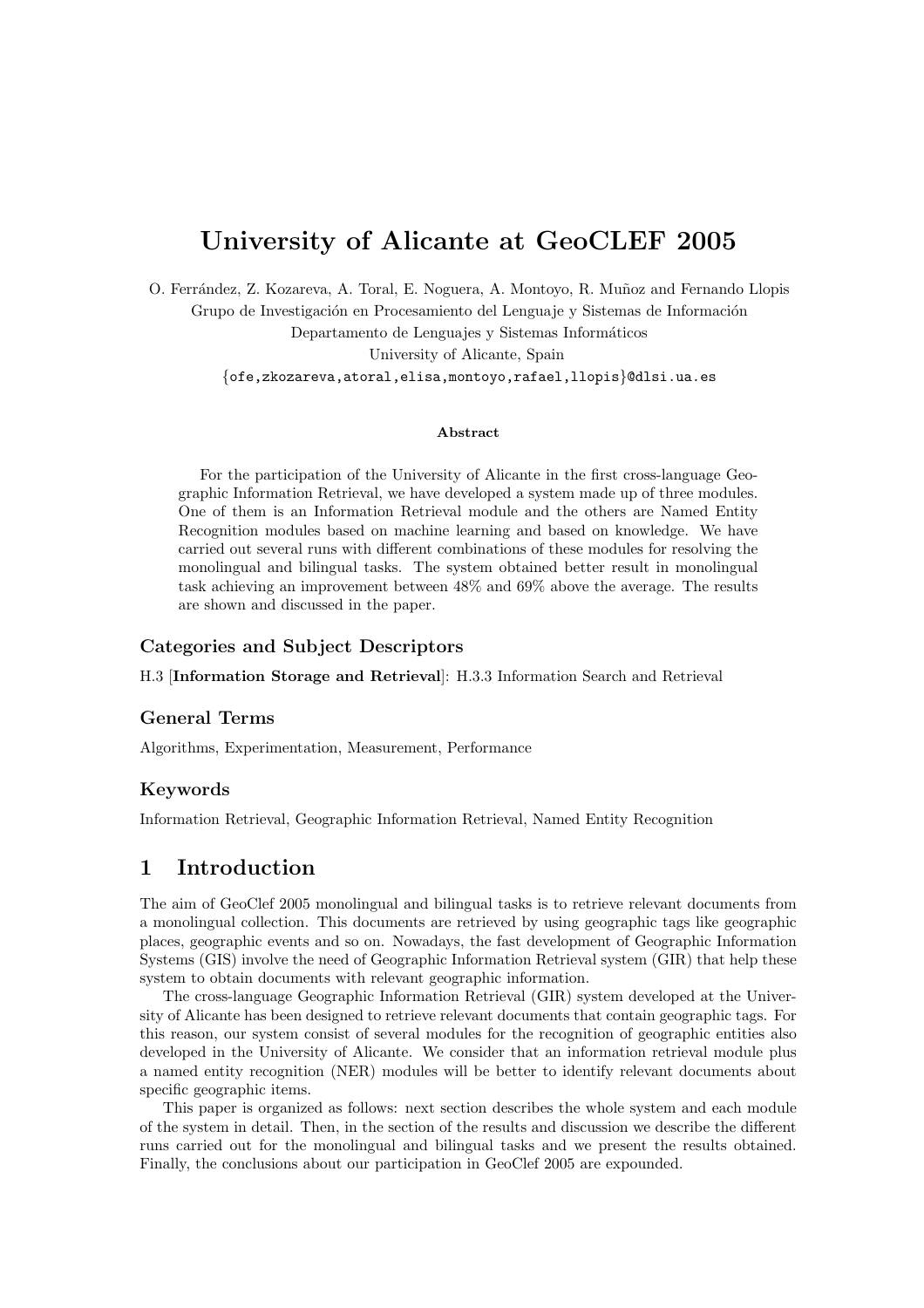## 2 System description

Our Geographic Information Retrieval System is made up of three modules, which are detailed in the following subsections:

IR-n Information Retrieval module

NERUA Named Entity Recognition module based on machine learning

DRAMNERI Named Entity Recognition rule-based module. This module will allow, by means of rules, to obtain weak entities about geographic items. However, the rules are depending of the domain

For the resolution of the proposed tasks in GeoClef 2005, we have applied different combinations of these modules. These combinations are the different runs developed, and will be explained in the section 3.



Figure 1: System architecture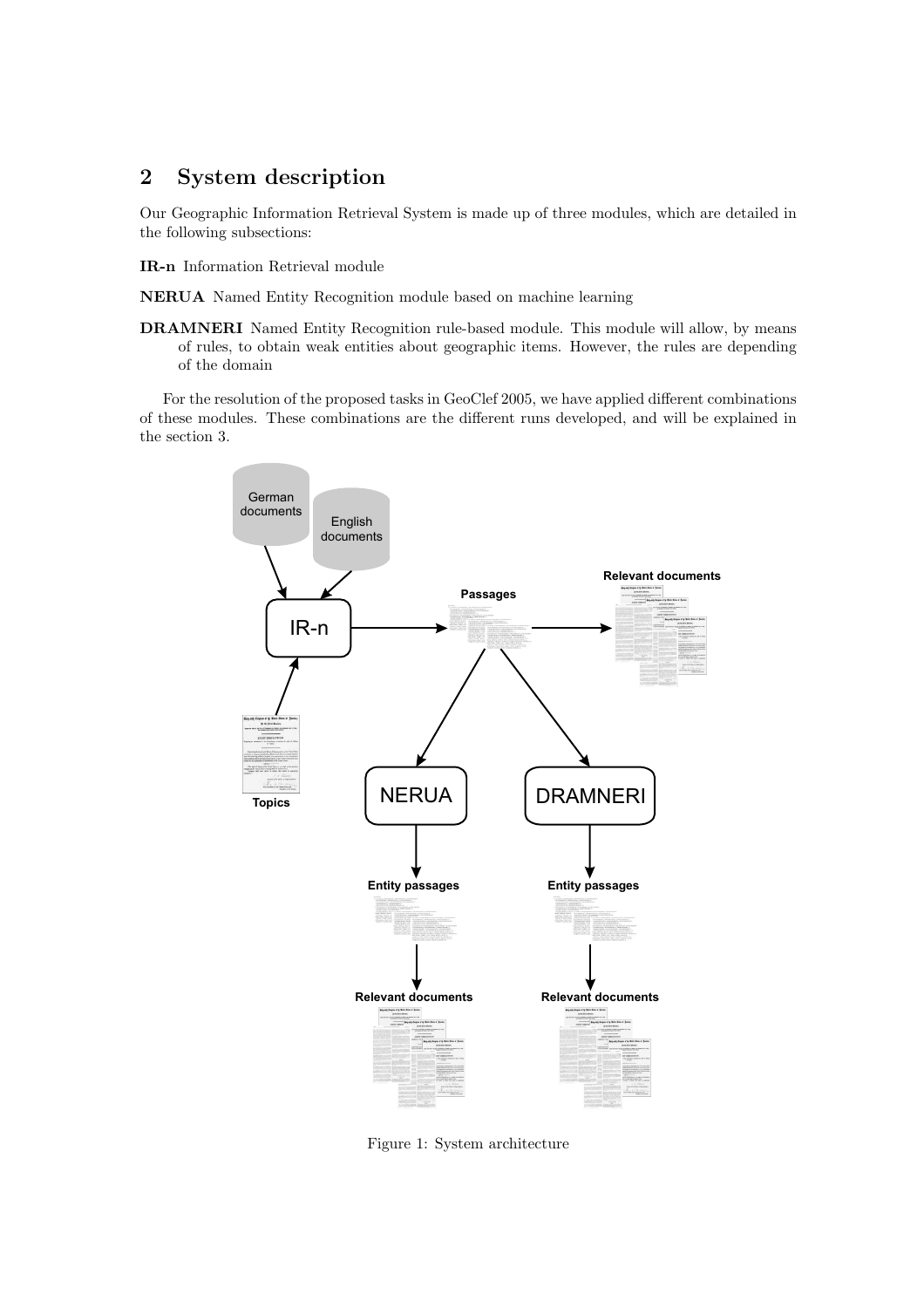An overview of our system is depicted in Figure 1. This shows also how the different modules interact among each other.

#### 2.1 IR-n: Information Retrieval module

IR-n is a passage retrieval system (RP). RP systems [4] study the appearance of query terms in contiguous fragments of the documents (also called passages). One of the main advantages of these systems is that they allow us to determine not only if a document is relevant or not, but also the detection of the relevant part of the document.

The passages are usually composed for a fixed number of sentences. This number depends in a great measure of the collection used. To determinate this value, the system has been trained with the topics of year 2003 because the collections used in this task were used in the adhoc task CLEF 2003. The number of sentences that obtain the best results is 8 for both languages. Furthermore, IR-n system uses overlapping passages in order to avoid that some documents can be considered not relevant if words of the question appear in adjacent passages.

For every language, the resources used were provided by the organization of the clef<sup>1</sup>. These are stemmers and stopword lists (for English and German). Furthermore, we have used a splitter of compound nouns for German language.

IR-n system allows the use of distinct similarity measures, this involves an advantage, so that, in each task is used the best similarity measure. With this aim, it has been training the collections of the tasks which we have participated this year (English and German). For each collections the best similarity measure is Okapi [3].

According to others IR systems, IR-n system uses different techniques of the query expansion. Previous researches [1] have showed that the approaches get better results which are based on passages and in the complete document.

On the other hand, this year for the adhoc task has been implemented a technique called combined passages [6]. It applies fusion methods which are used in multilingual tasks to combine results with different size of passages.

### 2.2 NERUA: Named Entity Recognition module based on Machine Learning

NERUA [2] is a Named Entity Recognition system developed at the University of Alicante, build up of three diverse machine learning techniques: K-nearest neighbours, Maximum Entropy and Hidden Markov Models. The system consists of two passages, one for entity detection and another for entity classification of the already detected entities. Initially, the system was developed for Spanish language, using the train and test data sets of the CoNLL-2002. Compared to the systems participating in CoNLL-2002, our system reaches second place. For each one of the four categories, the achieved results are 78.46 % f-score for locations, 57.00% for miscellaneous entities such as names of sport events and movie titles, 78.93 % for organizations and 86.52% for person names.

The features behind the method are mainly lexical, contextual, gazetteers, trigger word lists, and morphological. However, the high performance of NERUA is due to the weighted voting strategy we incorporate during the classification task. Each classifier has weight depending on its performance for each one of the four categories. When two of the three or the three classifiers agree, the category of the entity is the one with the highest number of votes, when the classifiers disagree, the class from the classifier which weight is the highest is selected. Such weighted voting techniques are known to outperform the performance of a single classifier and improve the base model.

Once developed, NERUA was trained for Portuguese<sup>2</sup> and English languages. For English we used the CoNLL-2004 corpus provided for semantic role labelling competition. From this corpus, we considered only the words and the associated with them Named Entity tags. For English, the following set of characteristics has been used.

<sup>1</sup>http://www.unine.ch/info/clef

<sup>2</sup>http://poloxldb.linguateca.pt/harem.php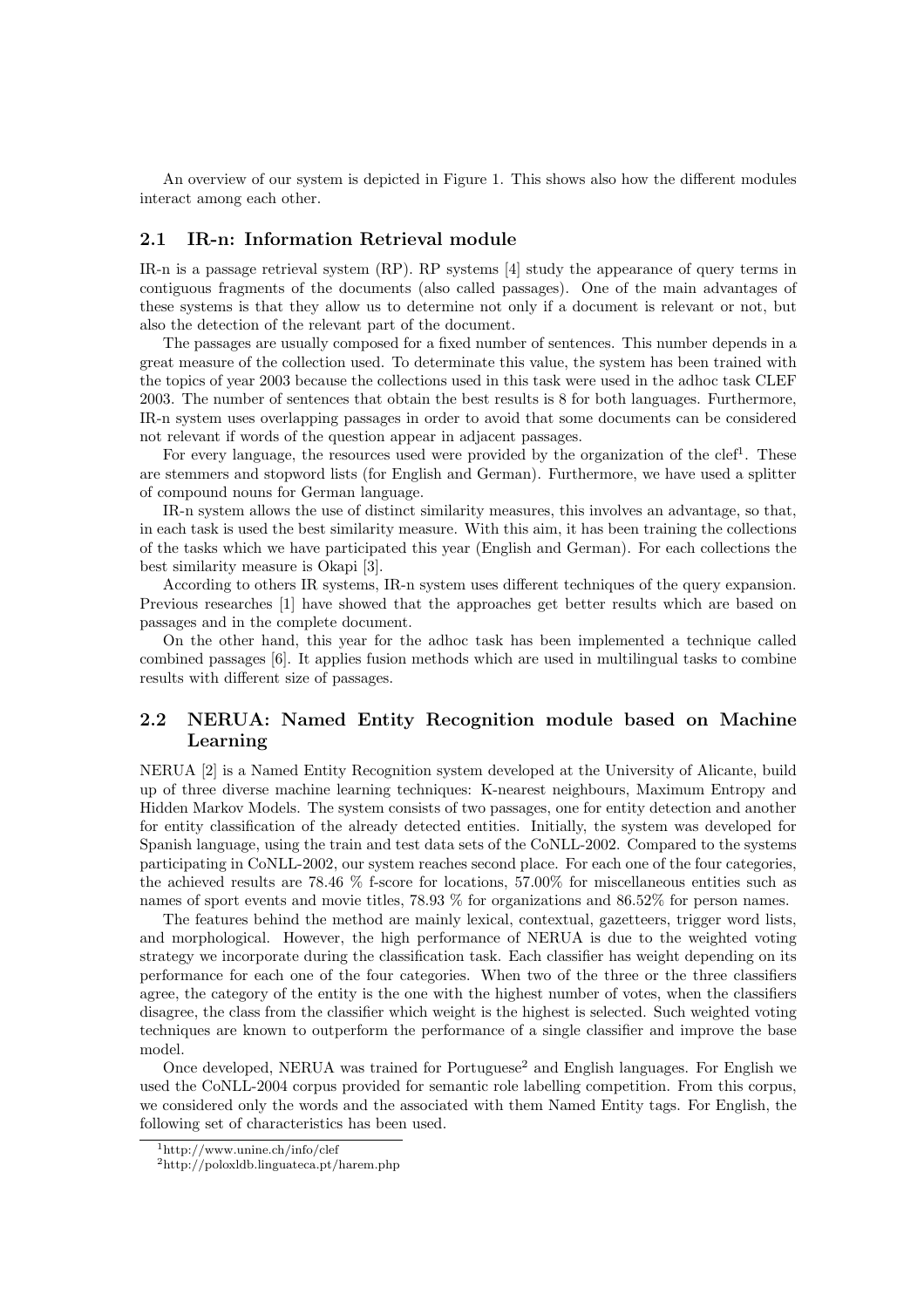lexical

- **p**: position of  $w_0$  (e.g. the word to be classified) in a sentence
- wf[-3, +3]: word forms of  $w_0$  and the words in its window  $\pm 3$

#### orthographic

- **aC**: all letters of  $w_0$  in capitals
- $iC[-3, +3]:$   $w_{-3}, w_{-2}, w_{-1}, w_0, w_{+1}, w_{+2}, w_{+3}$  initiate in capitals

#### morphological information

• aSubStr[1-5]:  $\pm 2$ ,  $\pm 3$  and half substring of the word to be classified

Figure 2: The set of features used for NER

The advantage of NERUA is its ability to recognize entities using only the information coming from the corpus, rather than consulting and maintaining ample gazetteer lists. Since NERUA consists only of machine learning methods, its inconvenience is high computational cost and time performance.

#### 2.3 DRAMNERI: Named Entity Recognition Rule-based module

DRAMNERI [7] (Dictionary, Rule-based and Multilingual Named Entity Recognition Implementation) is a system that identifies and classifies named entities. It is organized as a sequential set of modules.

One aim of this system is to be as customizable as possible. Thus, most of the actions it performs and the dictionaries and rules it uses are configurable by using parameter files. The main modules are briefly outlined in the following subsections.

#### 2.3.1 Named Entity Identification

This task is applied on each sentence in the given text. Groups of tokens that match regular expressions jointed by prepositions are detected and identified as generic entities. The regular expressions and the maximum number of prepositions between matching tokens can be customized by the user.

For example, if we have 'of' and 'the' in the preposition list and the maximum number of prepositions between capitalised words is 1, then the string "in the University of Alicante" would be identified as "in the <ENTITY> University of Alicante </ENTITY>" but "Lilly of the Valley" would be identified as "<ENTITY> Lilly </ENTITY> of the <ENTITY> Valley </ENTITY>" instead of "<ENTITY> Lilly of the Valley </ENTITY>" because 1 is the maximum number of prepositions between capitalised words.

#### 2.3.2 Named Entity Recognition

The goal of this phase is to assign a category to each of the entities detected in the previous step. For this to be accomplished, rules, dictionaries and triggers are used. The boundaries of the identified entities can be altered in this phase. This module is applied in two steps in a sequential manner:

Classification using triggers For trigger driven classification length-configurable left and right context of the identified entity are considered. Within these contexts front triggers and back triggers dictionaries are applied respectively. If any happens to be found then the entity is classified with the category of the dictionary that the matching trigger belongs to.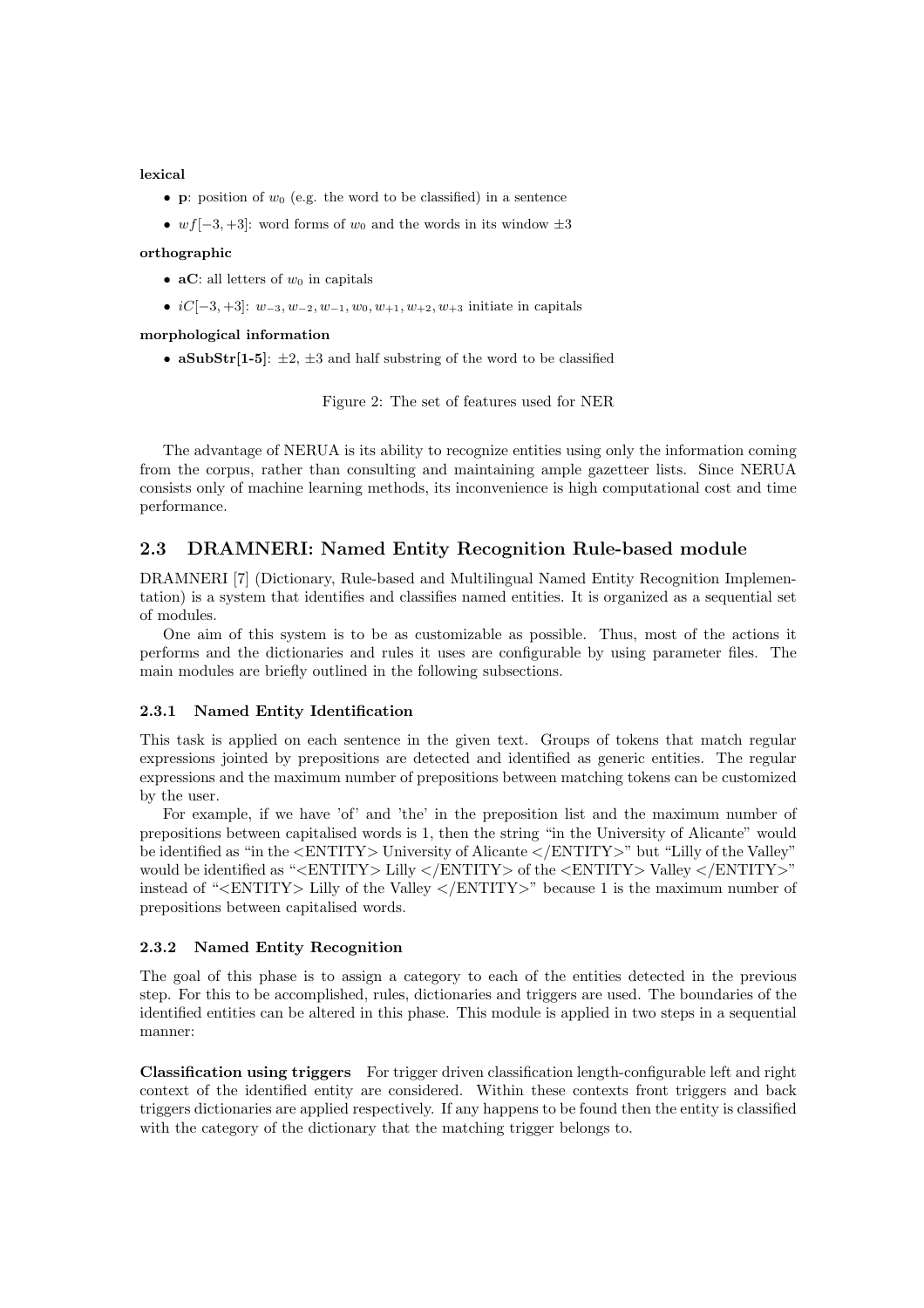For example, if we have the string "Mr. <ENTITY>Smith</ENTITY>" and mr. is a person trigger, then Smith is classified as a person entity. The output string would be "<ENTITY type=PERSON>Mr. Smith</ENTITY>".

Classification using rules Dictionaries and rules are combined to perform entity classification. Rules follow the standard regular expression syntax and may contain elements that refer to dictionaries. Each rule is linked to an entity category. This way, if a rule matches a string of text then the category assigned is the one that is linked to the rule. An example follows:

rule: PER PREP PREP PER entity: PER

This rule matches and entity that consists of a token which is in the Person dictionary (PER), followed by a token present in the preposition dictionary (PREP), etc. If a string of text matches then it is assigned the category PER. An example of string that would match is "Jorge de la Varga".

### 3 Results and discussion

In this section we present the results and analysis of our experimental runs. Our system has participated in the following tasks:

- Monolingual tasks:
	- English
	- German
- Bilingual tasks:
	- English-German
	- German-English
	- Spanish-English
	- Spanish-German
	- Portuguese-English
	- Portuguese-German

Several runs have been developed for each task. Each run is the result of combining the modules of our system, this combinations are explained in depth later.

#### 3.1 Monolingual tasks

There are two mandatory runs for each task, the first of them uses only the topic title and the topic description, this run is called *Mand1*, whereas the other  $(Mand2)$  uses both the topic title and description plus all the geographic tags. Neither of them use the topic narrative. For carrying out these runs we have applied only the Information Retrieval module, which obtains the top 1000 ranked documents of the provided collections from the topics title, description and geographic tags.

In addition to these mandatory runs we have developed other runs using the NER modules. The first run uses the NER module based on Machine Learning (NERUA). The application of this module has been focused on the recognition of locations in the text. Even though NERUA is built up of three machine learning techniques, because of the large computing time required by these algorithms, we only have used the K-nearest neighbours technique. In a nutshell, this run combines the Information Retrieval module and NERUA module, in such a way that for each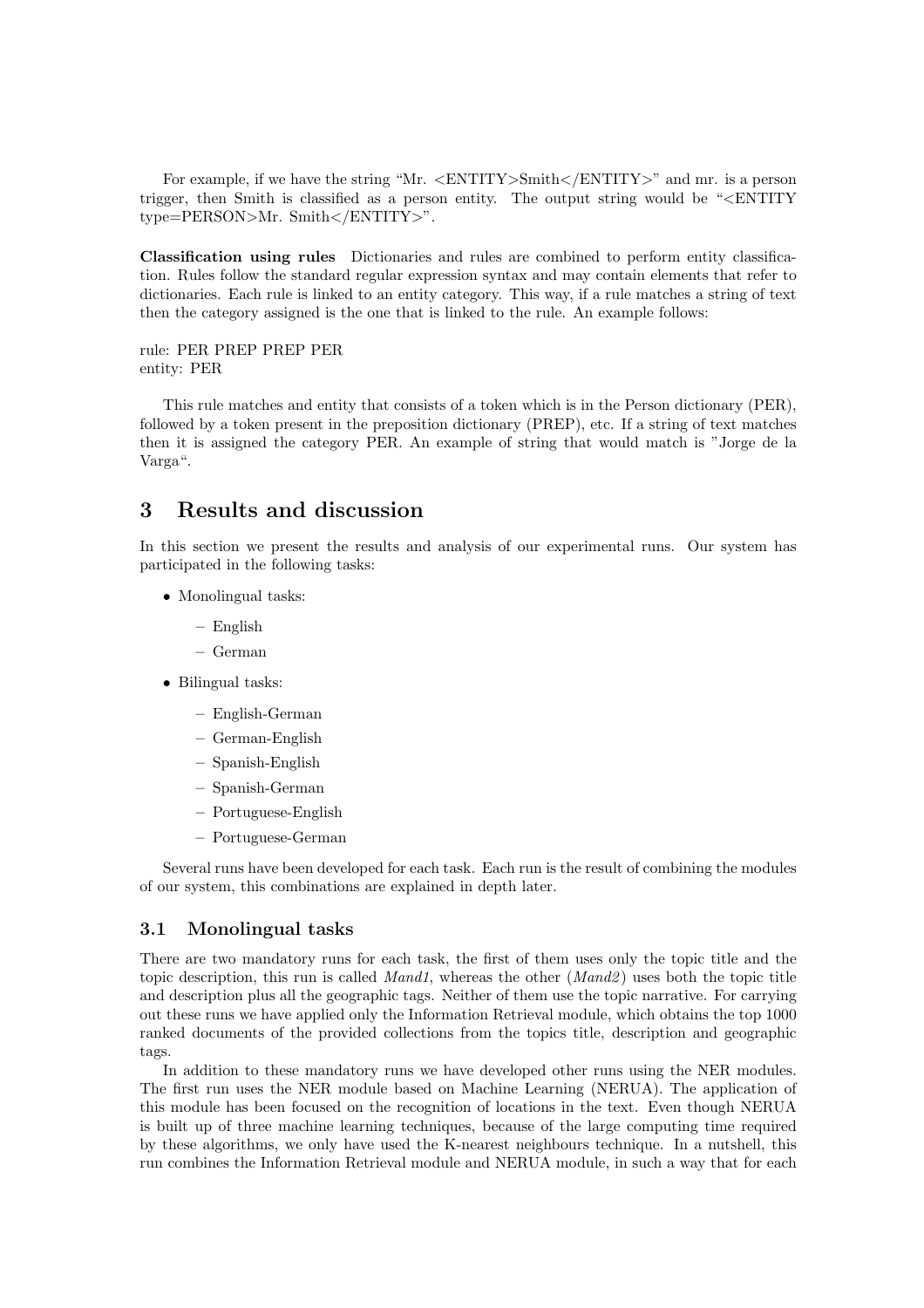passage that IR-n returns, NERUA will be considered as relevant depending on the existence of a location entity in the passage. This run is called IRn+Nerua.

In order to improve the recognition of location entities, we apply DRAMNERI. This is a Rulebased named entity recognition module. We have tailored the configuration files to only recognise location entities. Moreover specific gazetteers of locations, countries, geographic items and so on, have been incorporated to achieve better results. The DRAMNERI module takes the relevant passages returned from IR-n and analyses them to find specific locations entities, if any entity is found then the passage will be considered relevant,  $IRn+Dramneri$ .

The last run we have developed consists of an expansion of the topics adding synonyms of the main nouns. This run has only been carried out for English topics and we have used WordNet 1.5 in order to take the synonym words. We have denoted this run like syn.

Finally, all runs have been developed fully automatically and the results achieved are shown in TABLE 1.

| Language | Run            | AvgP  | Dif.       |
|----------|----------------|-------|------------|
| English  | CLEF Average   | 20.63 |            |
|          | Mand1          | 32.53 |            |
|          | Mand2          | 34.71 |            |
|          | $IRn+Nerua$    | 34.95 | $+69.41\%$ |
|          | $IRn+Dranneri$ | 29.77 |            |
|          | syn            | 33.28 |            |
| German   | CLEF Average   | 8.28  |            |
|          | Mand1          | 11.89 |            |
|          | Mand2          | 12.27 | $+48.19\%$ |
|          | $IRn+Nerua$    | 12.14 |            |
|          | $IRn+Dranneri$ | 12.02 |            |

Table 1: GeoClef 2005 officials results for Monolingual tasks

The results achieved in the monolingual tasks are significantly different if the retrieved documents are from the English or German collections. All the runs that retrieved documents are from the English collections are considerable better than the others runs, the reason for this is that the different modules of our system were developed for the English language and, although we adjusted these modules for German, the result obtained haven't been as good as English results.

Moreover, we can observe that Nerua improves the result for English, but not for German language. This is due to the same reason; Nerua have been prepared for English and we adjusted Nerua for German, but the resources that Nerua needs for German Language were limited and inadequate.

The run with Dramneri doesn't obtain good results, we consider that Dramneri would need more resources or resources like specific gazetteers of locations, countries, geographic items and so on, more extensive.

#### 3.2 Bilingual tasks

In order to resolve the bilingual task we have followed a similar strategy to the one used in [5]. This strategy consists of merging several translations built by several on-line translators. The motivation behind this idea is that the words that appear in different translations have more relevance that those that only appear in one translation. The translators used were: Freetranslation<sup>3</sup>, Babel Fish<sup>4</sup> and InterTran<sup>5</sup>. Babel Fish and Freetranslation translators do not have direct translation from Spanish to German or from Portuguese to German, for this reason we have used English as the intermediate language for these translations.

<sup>3</sup>http://www.freetranslation.com

<sup>4</sup>http://world.altavista.com

 $5\,\mathrm{http://www.tranexp.com}$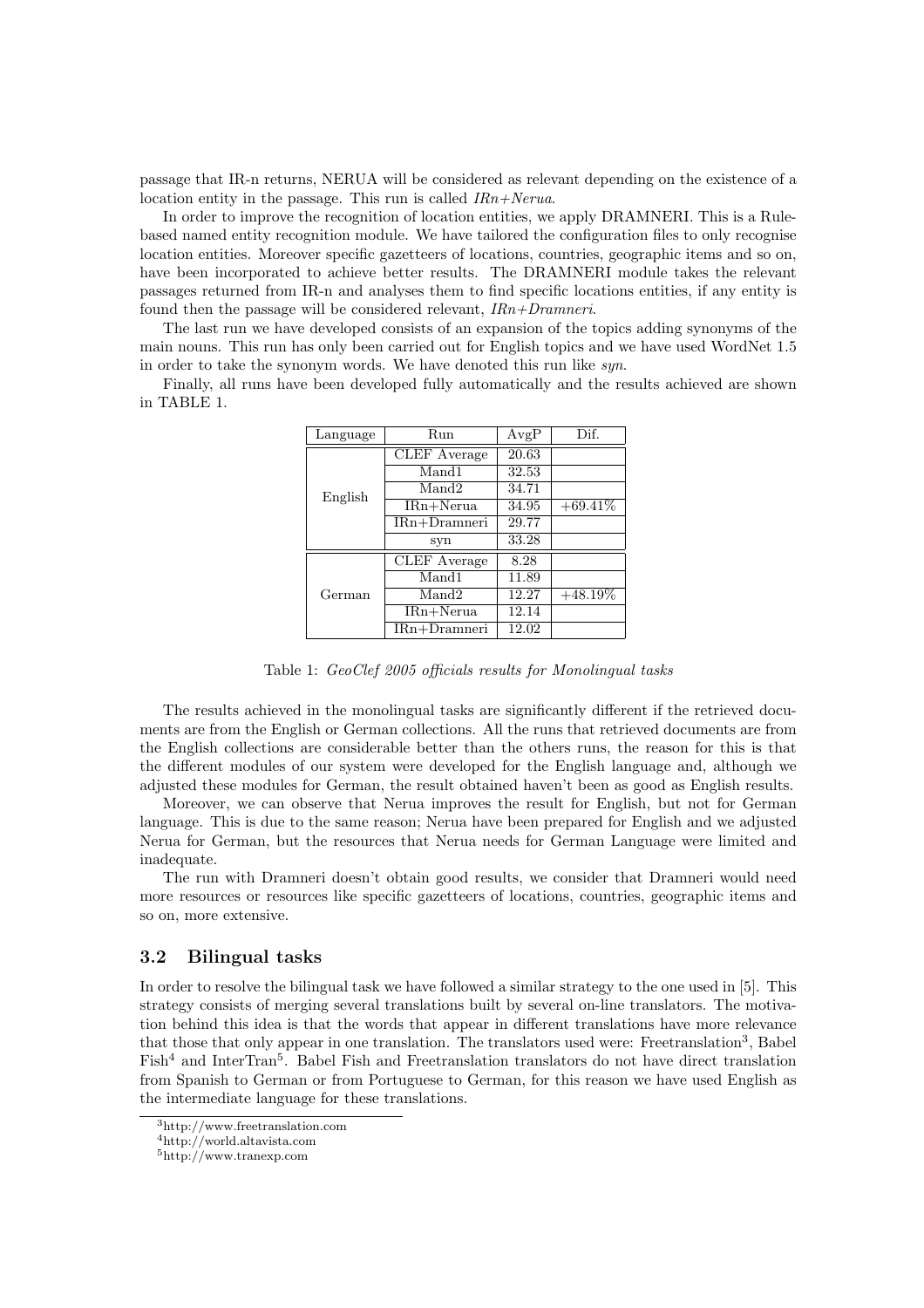| Language           | Run                 | AvgP               | Dif.       |
|--------------------|---------------------|--------------------|------------|
|                    | <b>CLEF</b> Average | 10.28              |            |
|                    | Mand1               | 16.42              |            |
| English-German     | Mand <sub>2</sub>   | 15.67              |            |
|                    | IRn+Nerua           | 15.60              |            |
|                    | $IRn+Dranneri$      | 12.81              |            |
|                    | syn                 | 17.52              | $+70.43\%$ |
|                    | <b>CLEF</b> Average | 27.45              |            |
|                    | Mand1               | 30.83              |            |
| German-English     | Mand <sub>2</sub>   | 31.76              |            |
|                    | IRn+Nerua           | 31.78              | $+15.77\%$ |
|                    | IRn+Dramneri        | 29.38              |            |
|                    | <b>CLEF</b> Average | 27.45              |            |
|                    | Mand1               | 25.98              |            |
| Spanish-English    | Mand2               | 25.97              |            |
|                    | $IRn+Nerua$         | 26.06              | $-5.06\%$  |
|                    | IRn+Dramneri        | 23.65              |            |
|                    | <b>CLEF</b> Average | 10.28              |            |
|                    | Mand1               | 9.61               | $-6.52\%$  |
| Spanish-German     | Mand2               | 9.51               |            |
|                    | IRn+Nerua           | 9.25               |            |
|                    | IRn+Dramneri        | 7.36               |            |
|                    | <b>CLEF</b> Average | $\overline{27.45}$ |            |
|                    | Mand1               | 26.09              |            |
| Portuguese-English | Mand2               | 26.87              |            |
|                    | IRn+Nerua           | 26.91              |            |
|                    | IRn+Dramneri        | 27.00              | $-1.64\%$  |
|                    | <b>CLEF</b> Average | 10.28              |            |
|                    | Mand1               | 8.71               |            |
| Portuguese-German  | Mand2               | 9.03               | $-12.16\%$ |
|                    | IRn+Nerua           | 8.93               |            |
|                    | IRn+Dramneri        | 6.88               |            |

Table 2 shows the scores achieved for bilingual tasks. For each couple of languages the same runs developed for monolingual tasks were carried out.

Table 2: GeoClef 2005 officials results for Bilingual tasks

The results achieved for the bilingual runs achieved have a similar problem that the result for monolingual tasks; when the retrieved documents are from the English collections our system obtains better results than when the retrieved documents are from the German collections.

The Spanish-English and Portuguese-English scores are very similar, whereas the result achieved for German-English task are better. We have use the same translators for all runs, but maybe these translators work better with German than Spanish or Portuguese language. Finally, the result against the German documents collections have been quite low.

### 4 Conclusion

For our participation of the first cross-language Geographic Information Retrieval, we have developed a system made up of three modules: an Information Retrieval (IR) module and two modules of Named Entity Recognition (NER), one of them based on machine learning an the other based on knowledge. The NER modules are given the job of detection and classification of entities regarding locations, places and geographic items. For this reason, an appropriate combination of these modules could obtain the relevant documents with the specific location entities.